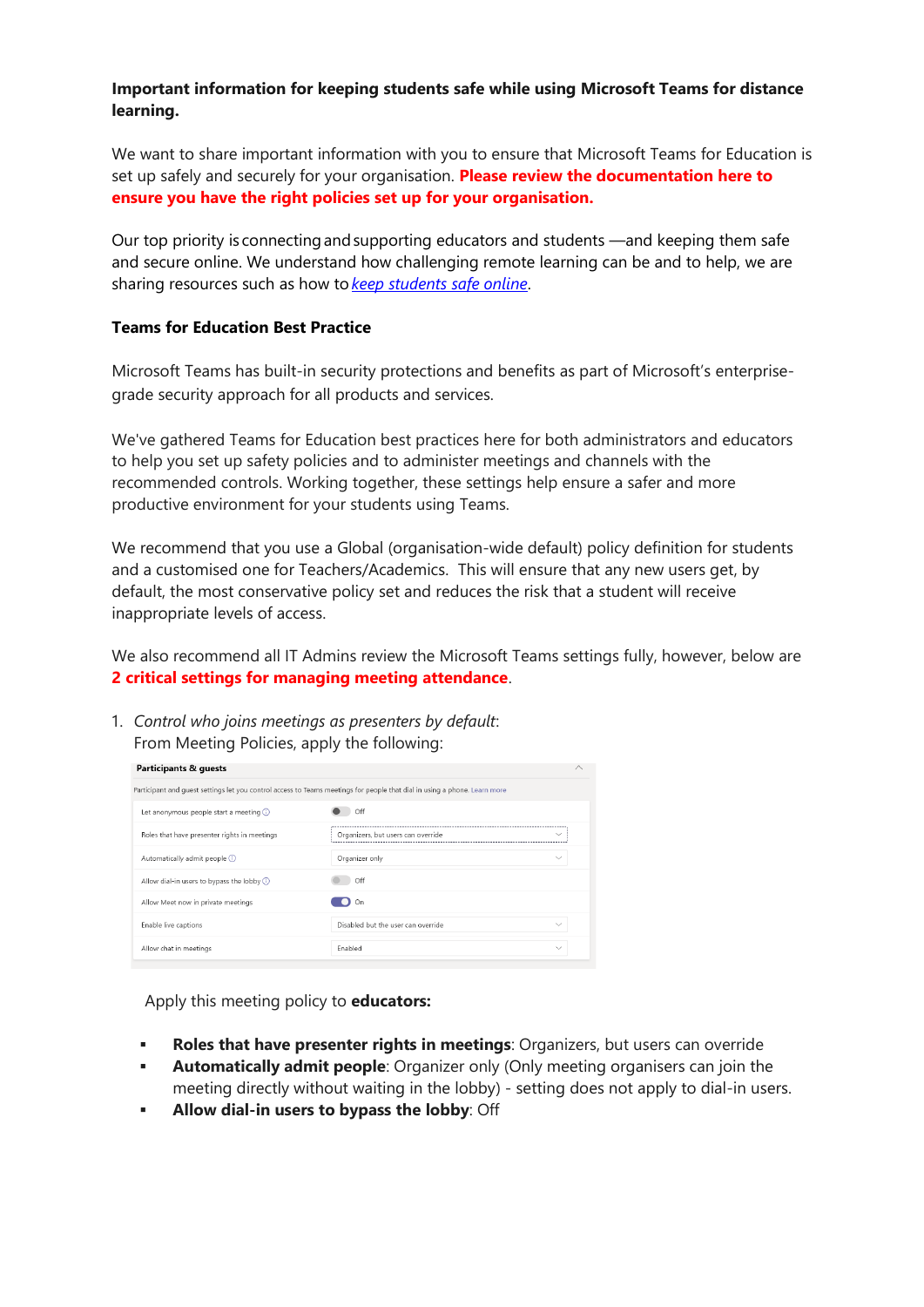## 2. *Prevent Anonymous users from joining:* From Meeting Settings set: **Anonymous users can join a meeting**: *Off*

There may be cases where you want to continue to allow anonymous users to join the meeting from within your school or district. For example, you may be using Teams meetings for parent discussions, external consultants, or other cases.

If you choose to keep anonymous meetings enabled, ensure that meeting organisers in your environment are using the **[proper meeting lobby settings](https://support.microsoft.com/en-us/office/keeping-students-safe-while-using-teams-for-distance-learning-f00fa399-0473-4d31-ab72-644c137e11c8?ui=en-US&rs=en-US&ad=US#bkmk_meetingseducators)** and are following meeting lobby best practices.

In addition, we recommend every institution reviews their current settings against the below linked documents and please apply the required settings to ensure a secure learning environment. Please test any settings to ensure they are applicable to your organisation.

## **Link to Resources**

- [Keeping students safe while using Teams for distance learning](https://support.microsoft.com/en-us/office/keeping-students-safe-while-using-teams-for-distance-learning-f00fa399-0473-4d31-ab72-644c137e11c8?ui=en-US&rs=en-US&ad=US#bkmk_meetingseducators)
- [Microsoft Teams policies and policy packages for EDU admins](https://docs.microsoft.com/en-us/microsoftteams/policy-packages-edu)
- [Troubleshooting Teams](https://support.microsoft.com/en-us/office/troubleshooting-6fa7c08a-6fd4-47a0-b275-90a5f60f1df9?ui=en-US&rs=en-US&ad=US)
- [Security and Microsoft Teams for Administrators](https://docs.microsoft.com/en-us/microsoftteams/teams-security-guide#addressing-threats-to-teams-meetings)

#### **Security Management**

Security threats are constantly evolving so it is key that education institutions include security as part of their management. Please review the below resources to check current settings and to keep informed of new updates:

- Microsoft 365 Admin Center Sign in at [admin.microsoft.com](https://go.microsoft.com/fwlink/p/?linkid=2024339) with your admin account.
- Microsoft 365 Message Center actionable information about changes to Microsoft 365
- Education Blog [Microsoft Tech Community](https://techcommunity.microsoft.com/t5/education-blog/bg-p/EducationBlog)